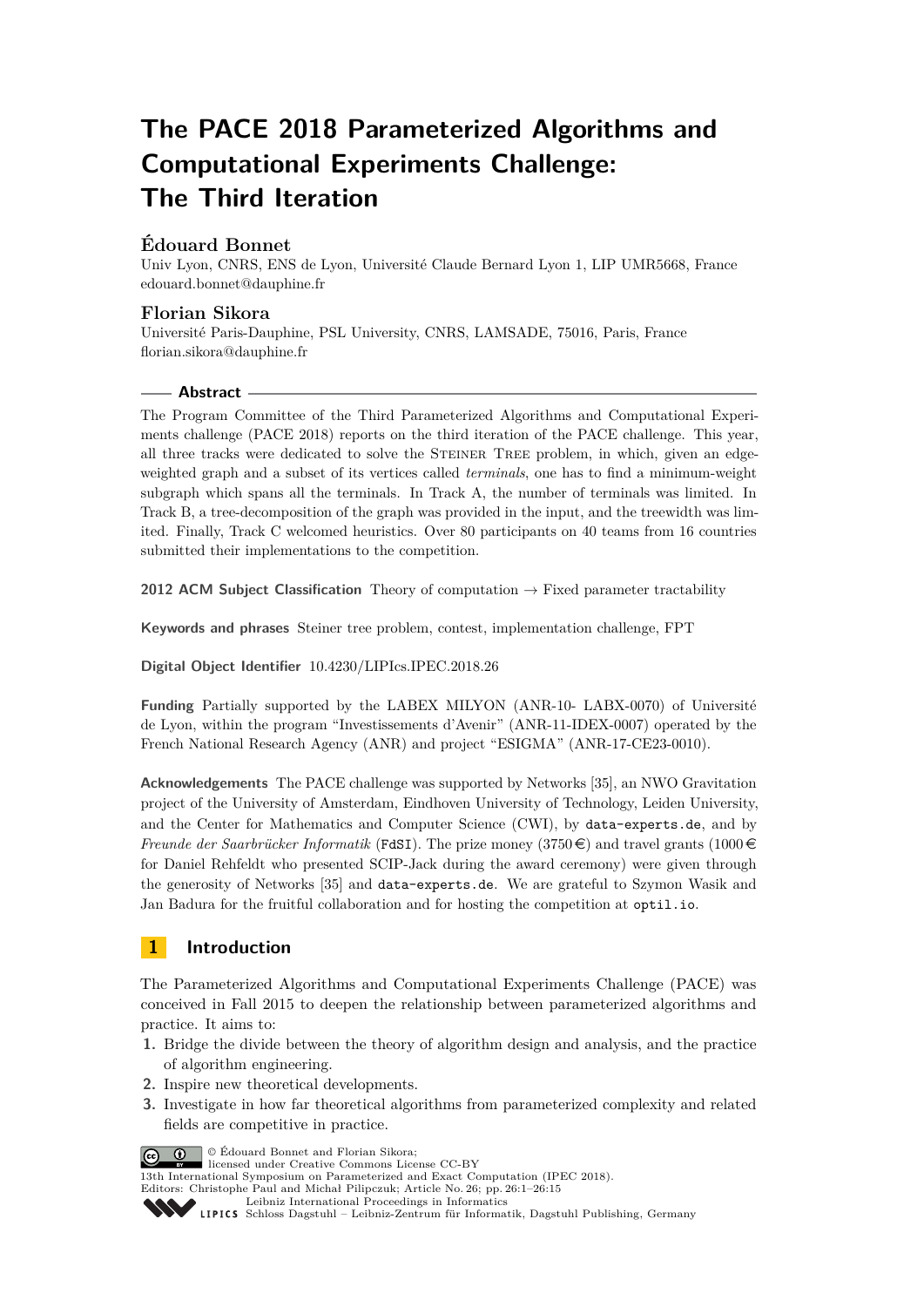- **4.** Produce universally accessible libraries of implementations and repositories of benchmark instances.
- **5.** Encourage the dissemination of these findings in scientific papers.

The first iteration of PACE was held at IPEC 2016 [\[13\]](#page-12-0). Since then, PACE has been mentioned as an inspiration in many papers  $[1, 3, 21, 22, 25, 31, 33, 41, 42]$  $[1, 3, 21, 22, 25, 31, 33, 41, 42]$  $[1, 3, 21, 22, 25, 31, 33, 41, 42]$  $[1, 3, 21, 22, 25, 31, 33, 41, 42]$  $[1, 3, 21, 22, 25, 31, 33, 41, 42]$  $[1, 3, 21, 22, 25, 31, 33, 41, 42]$  $[1, 3, 21, 22, 25, 31, 33, 41, 42]$  $[1, 3, 21, 22, 25, 31, 33, 41, 42]$  $[1, 3, 21, 22, 25, 31, 33, 41, 42]$  $[1, 3, 21, 22, 25, 31, 33, 41, 42]$  $[1, 3, 21, 22, 25, 31, 33, 41, 42]$  $[1, 3, 21, 22, 25, 31, 33, 41, 42]$  $[1, 3, 21, 22, 25, 31, 33, 41, 42]$  $[1, 3, 21, 22, 25, 31, 33, 41, 42]$  $[1, 3, 21, 22, 25, 31, 33, 41, 42]$  $[1, 3, 21, 22, 25, 31, 33, 41, 42]$  $[1, 3, 21, 22, 25, 31, 33, 41, 42]$ . Hisao Tamaki's companion theory paper to his winning implementations of PACE 2017 [\[14\]](#page-12-2) won the best paper award at ESA 2017 [\[40\]](#page-14-5). Very recent works acknowledging PACE or inspired by the challenge include the following papers [\[5,](#page-12-3) [7,](#page-12-4) [32,](#page-14-6) [20,](#page-13-4) [4,](#page-12-5) [17\]](#page-13-5). At this year's ESA, it was shown that parallelized dynamic programming (DP) on tree decompositions is a competitive approach to SAT solving [\[23\]](#page-13-6). According to the paper, this was made possible by the excellent programs developed for the treewidth tracks of PACE 2016 and 2017. At the same conference, Bannach and Brendt provided an efficient and simple interface to DP on tree decompositions [\[2\]](#page-11-1).

In this article, we report on the third iteration of PACE. The PACE 2018 challenge was announced on November 14, 2017. The final version of the submissions was due on May 12, 2018. We informed the participants of the result on May 14, and announced them to the public on August 22nd, during the award ceremony at the International Symposium on Parameterized and Exact Computation (IPEC 2018) in Helsinki.

## **2 The Steiner Tree Problem: Theory and Practice**

There are many different variants of the Steiner Tree problem. They all involve the task to interconnect objects called *terminals* by using minimum-length *wires*. Here, we focus on the main variant in graphs. For a subset of edges  $F$  of an undirected graph, let  $V(F)$  denote the set of vertices that are endpoints of those edges. A formal definition of the STEINER TREE problem can be stated as follows.

**Input:** An undirected graph *G* with a non-negative weight function on its edges

- $w: E(G) \to \mathbb{R}^+$ , and a set of *terminals*  $T \subseteq V(G)$ .
- **Output:** A subset of edges  $F \subseteq E(G)$  minimizing  $\sum_{e \in F} w(e)$  such that:
	- $T \subseteq V(F)$  holds and  $(V(F), F)$  is a connected graph.

We will interchangeably regard  $F$  and  $(V(F), F)$  as the solution. In words, given an edgeweighted graph and a subset of its vertices (the *terminals*) the task is to find a minimum-weight subgraph that spans all terminals. As the weights are non-negative, any edge of a cycle in a feasible solution can be removed to obtain a solution that is still feasible but has a smaller or equal total weight. Hence, there is always a tree among the optimum solutions, which explains the second word, *Tree*, in the problem name. The first word, *Steiner*, refers to the 19th-century geometer Jakob Steiner.

We chose STEINER TREE to be the problem of PACE 2018 since it has a wide spectrum of real-life applications, including the design of VLSI, optical or wireless communication systems, and transportation networks [\[30\]](#page-13-7). Furthermore, as a result of the 11th DIMACS implementation challenge, there are established benchmarks for STEINER TREE and its variants. Finally, as we will see in the next section, this problem has interesting FPT algorithms.

#### **2.1 Parameterized algorithms**

In what follows, we denote the number of edges of an input graph *G* by *n*, its number of edges by *m*, its number of terminals by *t*, and its treewidth by *w*. *Steiner vertices* are the non-terminal vertices touched by a solution  $F \subseteq E(G)$ , and we denote their number by *s*,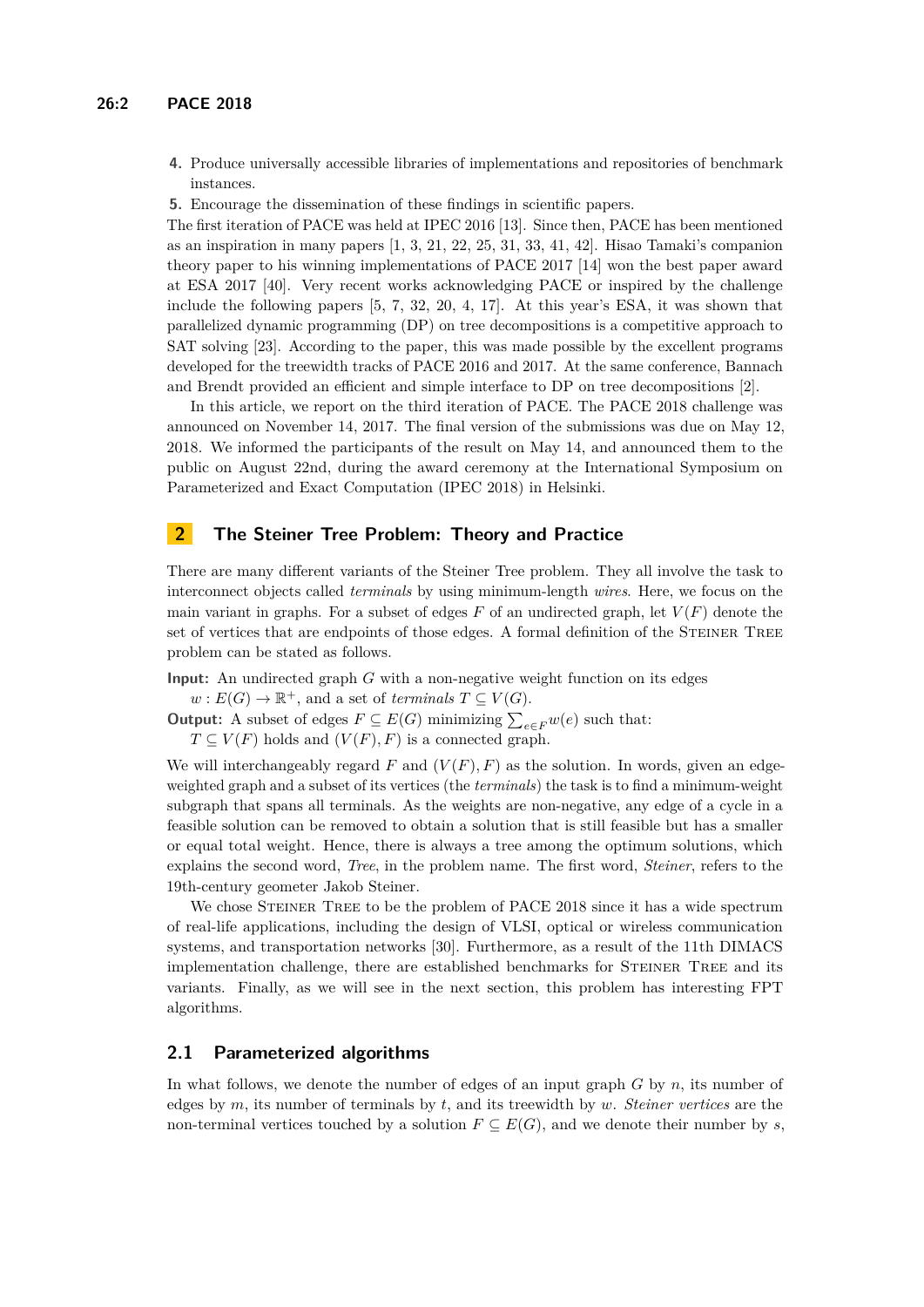that is, we have  $s = |V(F) \setminus T|$ . As we will see, there are FPT algorithms for STEINER TREE with  $t$  as a parameter and with  $w$  as a parameter, that is, algorithms running in time  $f(t)n^{O(1)}$  and  $g(w)n^{O(1)}$  for some computable functions *f* and *g*.

#### **The Dreyfus-Wagner algorithm**

There is a classical algorithm from the 70s designed by Dreyfus and Wagner [\[16\]](#page-12-6) (henceforth DW) with running time  $O(3<sup>t</sup>n + 2<sup>t</sup>n<sup>2</sup> + n(n \log n + m))$ . This was later improved to  $O(3<sup>t</sup>n + 2<sup>t</sup>(n \log n + m))$  by Erickson, Monma, and Veinott [\[19\]](#page-13-8) (henceforth EMV). It works by dynamic programming on pairs of disjoint subsets of the set of terminals *T*. To keep it simple, in a solution  $(V(F), F)$ , there is a vertex with degree at least 3 whose removal would disconnect two disjoint sets of terminals  $T_1, T_2 \subset T$ . One can store a lightest way of connecting  $T_1$  and  $T_2$  for all the pairs  $T_1, T_2$  in a bottom-up manner. The number of pairs of disjoint sets in a universe of  $t$  elements is  $3^t$ , which explains part of the running time of DM and EMV.

One can wonder if the exponential basis of 3 can be decreased. There has been quite a bit of work done in that direction, leading to a series of improvements going from 3 to 2. However, no submission to this year's PACE challenge have made use of these improvements, for good reason: They tend to come with a nasty blow-up in the polynomial factors. For instance, there are  $O(2.5<sup>t</sup>n<sup>15</sup>)$  and  $O(2.1<sup>t</sup>n<sup>58</sup>)$  time algorithms [\[24\]](#page-13-9). If the weights are bounded by some constant (and in the variant where the vertices, not the edges, are weighted), there is an algorithm with running time roughly  $O(2^tn^2 + nm)$ , based on the so-called fast subset convolution [\[6\]](#page-12-7).

#### **Treewidth-based algorithms**

Given a tree-decomposition  $(\mathcal{T}, \{V_u\}_{u \in V(\mathcal{T})})$  of width *w* of the input graph *G* (with  $\mathcal{T}$ , a rooted tree and  $\{V_u\}$ , a family of subsets of  $V(G)$  indexed by the nodes of  $\mathcal{T}$ ), one can solve STEINER TREE in time  $O^*(w^w)$  by bottom-up dynamic programming on the nodes of T. Indeed, once the subtree of T at  $u \in V(\mathcal{T})$  is processed, the information to remember, besides the invested budget, is the subset of vertices of  $V_u$  touched by a partial solution and how these vertices are connected in the partial solution. This information can be represented by a partition of a subset of  $V_u$ . The number of such objects is bounded by  $O(w^w)$  since  $|V_u| \leq w + 1$ , hence the size of the DP table and the running time.

For some time it was an open question if STEINER TREE and similar problems with a connectivity constraint can be solved in time  $2^{O(w)}n^{O(1)}$  instead of  $2^{O(w \log w)}n^{O(1)}$ . This was finally resolved in 2011 with the Cut&Count technique of Cygan et al. [\[12\]](#page-12-8). In a nutshell, the Cut&Count technique starts by addressing the parity version of the problem: how many sets of  $\ell$  connected edges span *T*, modulo 2? For this, one counts the number *p* of pairs  $(D, \mathcal{C})$ where *D* is a set of at most  $\ell$  edges spanning *T* (and *D* is not required to be connected) and  $\mathcal C$  is a cut such that every connected component of  $D$  is fully contained in one side of  $\mathcal C$ . If we restrict a designated terminal to always be on the *left* side of  $C$ , the number of possible  $C$ for a given *D* is  $2^{cc(D)-1}$ , where  $cc(D)$  is the number of connected components of *D*. This number is 1 if *D* is connected and even otherwise. So, the parity of *p* is the answer to our question. Since computing *p* does not exhibit a (*global*) connectivity constraint, it can be done in time  $2^{O(w)}n^{O(1)}$  by standard dynamic programming. Finally, one can distinguish the case *zero solutions* from the case *non-zero even number of solutions* by using the Isolation Lemma. This lemma implies that by giving uniformly random integer weights between 1 and  $100\ell m$  to edges, there will be, with high probability, exactly one solution of minimum total

**I P E C 2 0 1 8**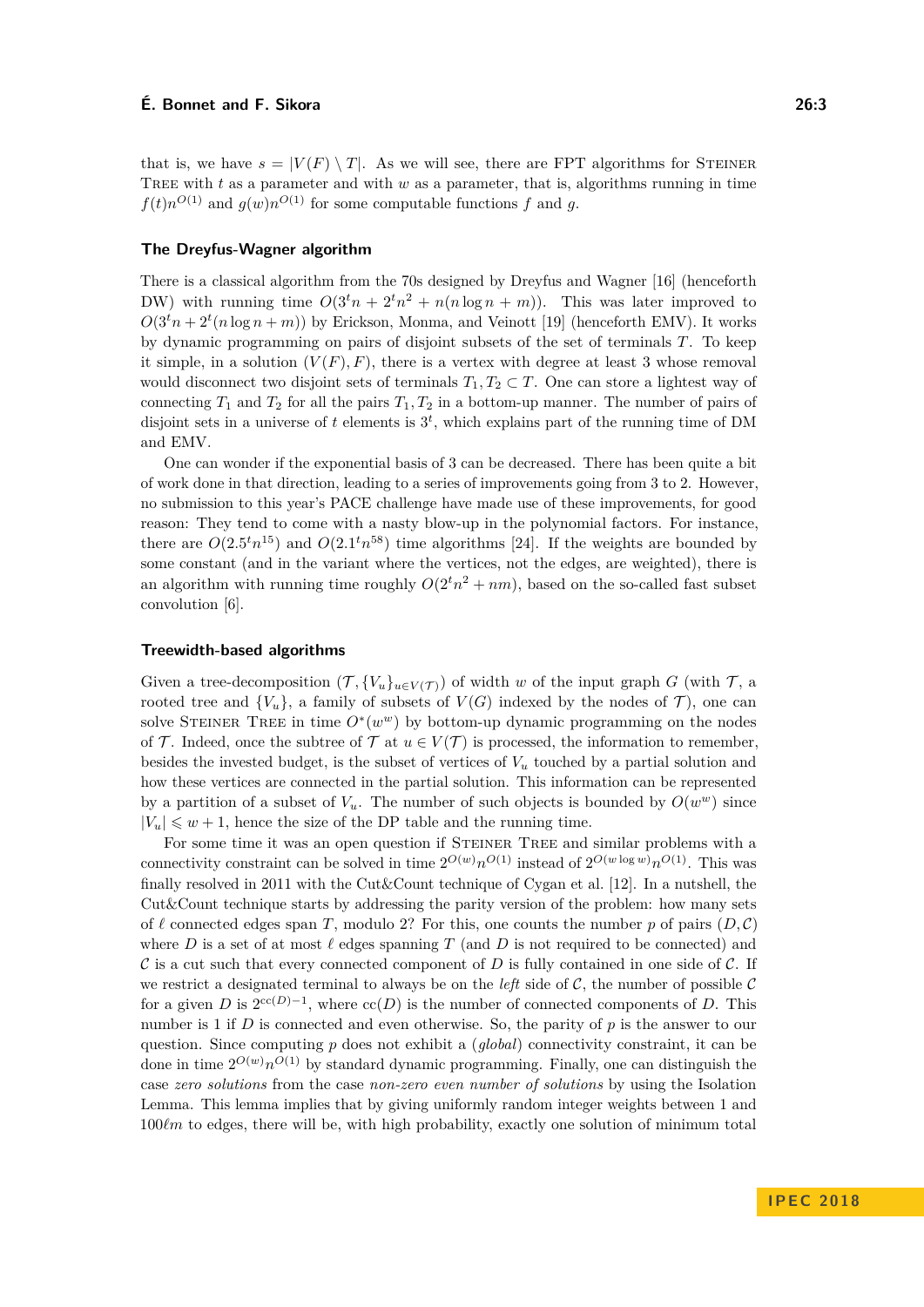weight (provided, of course, that there was a solution to begin with). For this total weight, we will therefore find an odd number of solutions, and may confidently report it.

One might then ask for a deterministic  $2^{O(w)}n^{O(1)}$  time algorithm, which could handle weighted instances. The rank-based approach of Bodlaender et al. [\[8\]](#page-12-9) does exactly that. The main idea is that when performing the standard  $O^*(w^w)$  DP, one does not need to keep *every* partition of a bag. Instead, one can prune the partitions in the following way. If  $S$  is the set of partitions of a bag achievable by partial solutions of a certain cost, then one can safely restrict attention to a subset  $\mathcal{S}' \subseteq \mathcal{S}$ , such that: if there is a  $\Pi_1 \in \mathcal{S}$  compatible with a partition  $\Pi^*$  generated by a partial solution in the rest of the graph, then there should be at least one  $\Pi_2 \in \mathcal{S}'$  also compatible with  $\Pi^*$ . By *compatible*, we mean that the two partitions would fully connect the common subset of the bag touched by the partial solutions. If one represents compatibility by a square matrix in  $\mathbb{F}_2$  whose rows and columns are indexed by the partitions (with a 1 in the entries corresponding to compatible partitions, and a 0 otherwise), then it can be observed that any single row/column of a linearly dependent family of rows/columns can be safely removed. Indeed, for every index of the deleted vector containing a 1, there has to be another vector of the family also containing a 1 at this position. Then it is proved that the rank of the matrix with all the partitions is  $2^{O(w)}$ , and that Gaussian elimination can be done in the same time without having to explicitly store or compute all  $O^*(w^w)$  permutations. This three-act story is told with the exact balance of details and conciseness in the book on parameterized complexity by Cygan et al. [\[11\]](#page-12-10).

#### **Known theoretical obstacles**

The Steiner Tree problem parameterized by the number *s* of Steiner vertices is *W*[2]- hard [\[34\]](#page-14-7). Furthermore it is unlikely that there is an algorithm running in time  $O(n^{s-\epsilon})$ , for any  $\varepsilon > 0$ . Such an algorithm would indeed give, by a simple reduction, an algorithm in  $n^{k-\varepsilon}$  for *k*-DOMINATING SET, contradicting the Strong Exponential Time Hypothesis [\[39\]](#page-14-8). Theory also says that one cannot expect very efficient preprocessing: there is no polynomial kernel in  $s + t$  (the total number of vertices in  $V(F)$ ) unless the polynomial-time hierarchy collapes [\[15\]](#page-12-11). Although, in practice, there are dozens of listed reductions rules which can sometimes completely solve large real-world instances.

#### **Approximations**

We hastily touch the approximability status of STEINER TREE as it might be relevant to heuristics. A minimum spanning tree in the subgraph induced by the terminals of the metric closure yields an approximation ratio of 2 [\[27\]](#page-13-10). There is a 1.39-approximation based on a scheme called *iterative randomized rounding* of an LP-formulation [\[9\]](#page-12-12), and a combinatorial 1.55-approximation [\[38\]](#page-14-9). However, STEINER TREE is APX-hard: there is no 1.01-approximation unless P=NP [\[10\]](#page-12-13).

#### **2.2 DIMACS challenge**

In 2014, the 11th (and latest) DIMACS implementation challenge was also dedicated to solving Steiner Tree problems, and extensive libraries of instances existed prior to our challenge. As we will detail later, we mainly selected our instances from the Steinlib sets. Furthermore, there were already very efficient programs solving Steiner Tree and its variants. One successful program during the DIMACS competition, SCIP-Jack, also participated in our challenge. SCIP-Jack is a branch-and-cut algorithm based on the free MIP-solver SCIP. As such, it provides a natural baseline and comparison for the FPT approaches.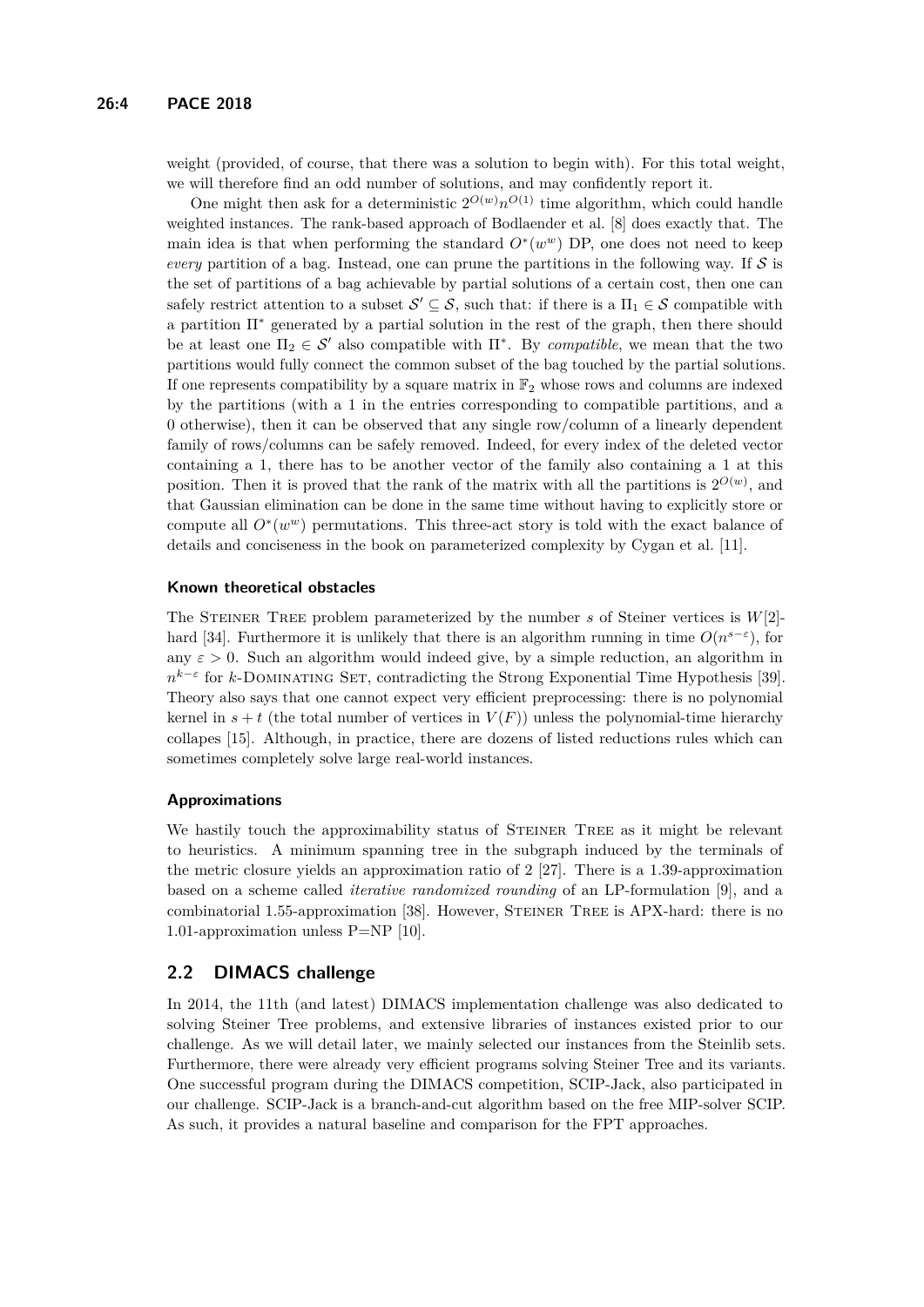<span id="page-4-0"></span>

**Figure 1** The distribution (#edges,#terminals) of the public (left) and private (right) instances  $\mathcal{L}_{\mathcal{A}}$ of Track A in log-log plot.

#### **3 Selection of the instances and rules**

Before we selected the instances, we first defined the precise goals of each track. In light of the efficient parameterized algorithms described in the previous paragraphs and the objectives of PACE, it will not come as a surprise that we decided that Track A would have instances where the number *t* of terminals is relatively small, while in Track B the treewidth *w* of the graphs would be relatively small.

Generating artificial instances for which a careful optimization of the Dreyfus-Wagner algorithm (for Track A) or of the rank-based approach for dynamic programming on tree decompositions (for Track B) would get a decisive advantage compared to a generic solver (ILP, SAT) was not our goal. So, we selected our instances among established benchmarks (mainly Steinlib, PUC, GAP, Vienna), which were also used four years ago in the DIMACS challenge on Steiner Tree.

## **3.1 Track A**

For this track, we picked quite a lot of instances with a VLSI application. They are grid graphs with rectangular holes and Manhattan distance weights (in the ALUE, ALUT, DIW, DMXA, GAP, MSM, TAQ, and LIN sets). We used randomly generated sparse instances meant to be resistant to preprocessing (in the E, I160, I640, PUC sets). We also included industrial instances stemming from wire routing problems (in the WRP3 and WRP4 sets), and real geographical networks in the form of complete graphs with Euclidean distances (X set).

Among these instance sets, we selected 200 instances: 100 public (given to the contestants) and 100 private (used for the evaluation), with 4 to 136 terminals. The median number of terminals is 16 and its mean is 19.4, while 1480 is the mean number of vertices, and 8515, the mean number of edges (see Figure [1\)](#page-4-0). On more than 20 of those instances, top implementations of the DIMACS challenge, such as Staynerd, take tens of minutes. We sorted the instances by increasing  $(t, m)$  in the lexicographic order.

The main rule for Track A and B was that the algorithm (deterministic or randomized) should be exact. A sub-optimal output (in the public or private instances) would therefore mean disqualification. The final score is the number of private instances solved on the optil.io platform with 30 minutes per instance.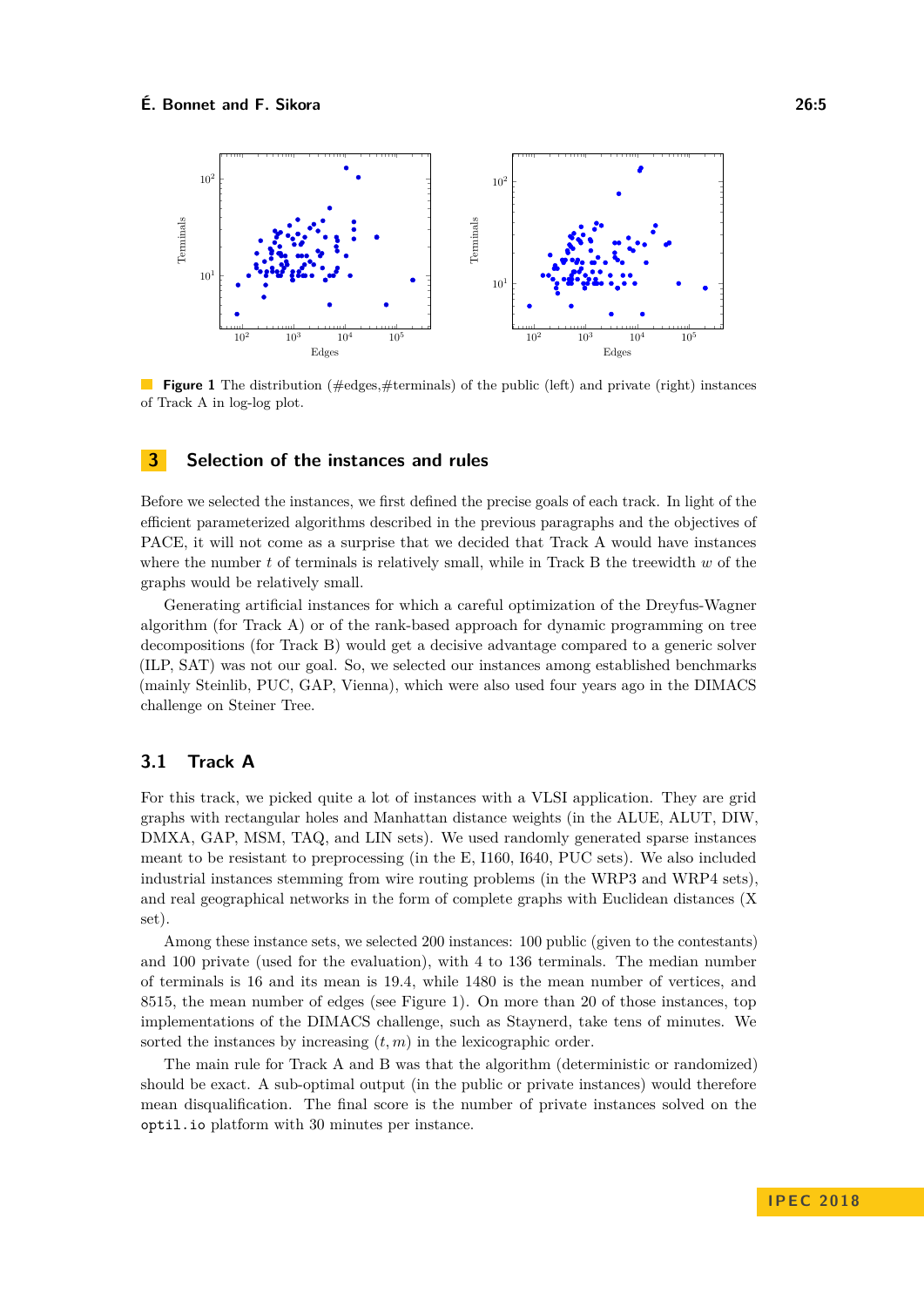<span id="page-5-0"></span>

**Figure 2** The distribution (#edges,treewidth) of the public (left) and private (right) instances of Track B in lin-log plot.

#### **3.2 Track B**

For this track, we used a lot of rectilinear instances with a low treewidth but a high number of terminals (in the ES100FST, ES500FST, ES1000FST sets, where the number between ES and FST corresponds to the number of terminals). We also used many instances from WRP3 and WRP4 with an intermediate number of terminals ( $\approx 50$ ). A tree decomposition of almost always minimum width was given with the input. We computed these decompositions using the winning implementations of the treewidth track of PACE 2017 by Strasser and by Tamaki and his team [\[14\]](#page-12-2).

On the 200 instances that we picked, the average number of vertices is 1490, the average number of edges is 2847, the average number of terminals is 606, and its median is 100. Furthermore the width of the given tree decompositions range from 6 to 47 with a median of 19.5 (see Figure [2\)](#page-5-0). We sorted the instances by increasing (*w, m*). The rules were the same as in Track A.

## **3.3 Track C**

Finally in Track C, dedicated to heuristics, we chose large and difficult instances with many terminals and high treewidth. To this end, we used the hardest instances of Steinlib. We also added a lot of instances from the Vienna set. These instances were generated from real-world telecommunication networks by Ivana Ljubic's group at the University of Vienna. A majority of the selected instances cannot be solved within one hour by the state-of-the-art program. In several cases, the actual optimum is unknown.

The average number of vertices is 27K, the average number of edges is 48K, and the average number of terminals is 1114, with a median at 360.5 (see Figure [3\)](#page-6-0). Finally the best treewidth upper bound (obtained with the heuristics of previous PACE) on these instances is almost always above 40. We sorted the instances by increasing  $(t, m)$ .

In track C, the final score to maximize is the sum over all the private instances of the ratio opt*/*sol where opt is the optimum (if known) or the best known upper bound (otherwise) and sol is the value of the proposed output. Outputting a non-feasible solution would not disqualify the submission, but would give a score of 0 on that particular instance.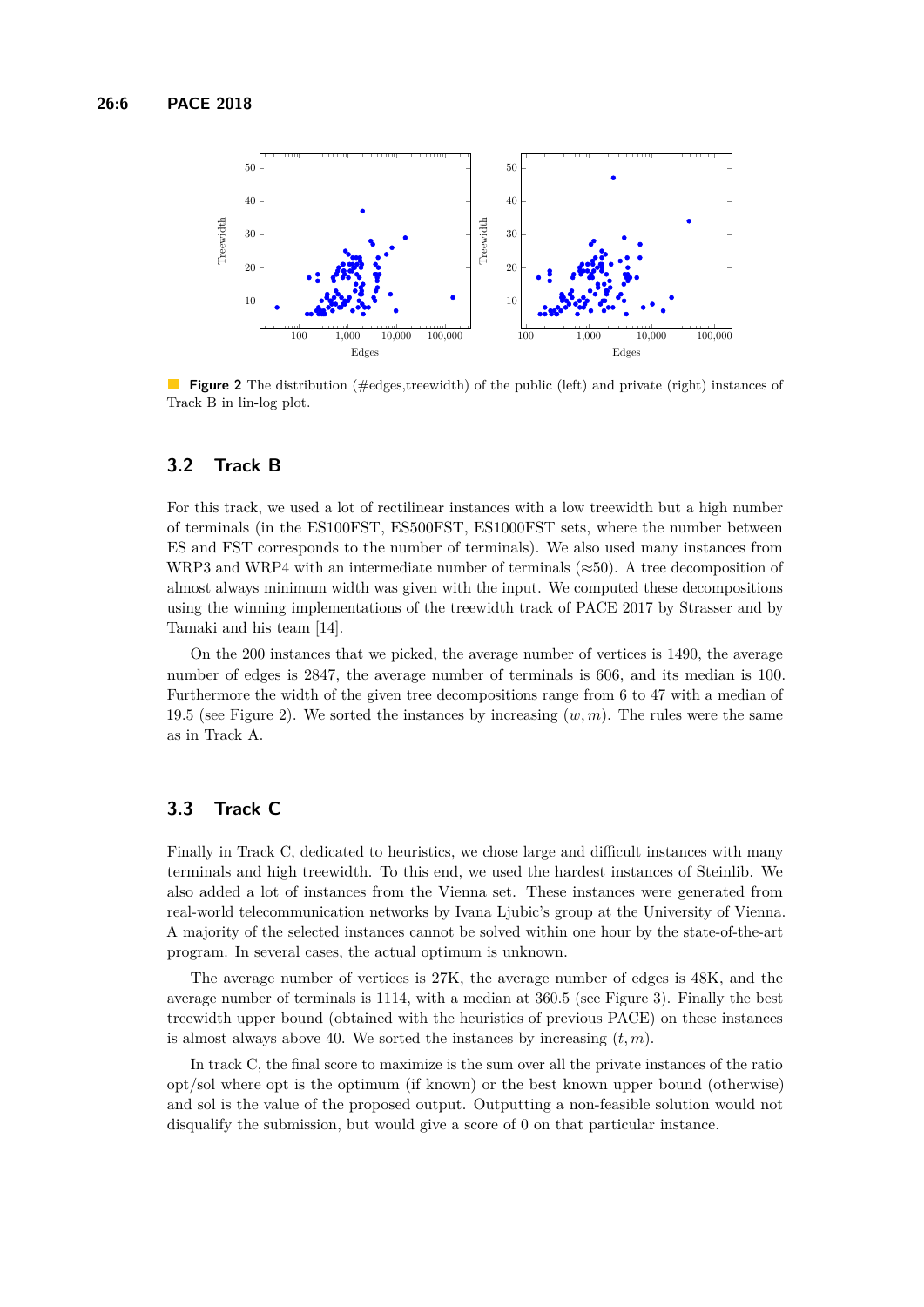<span id="page-6-0"></span>

**Figure 3** The distribution (#edges,#terminals) of the public (left) and private (right) instances of Track C in log-log plot.

**Table 1** Participation per country (based on the initial registration form; more teams and participants uploaded their code on optil.io afterwards).

| Country       | Teams          | Participants   |
|---------------|----------------|----------------|
| Austria       | $\overline{2}$ | 4              |
| <b>Brazil</b> | 1              | 3              |
| Canada        | 1              | 1              |
| Czechia       | 2              | 4              |
| Denmark       | 1              | 1              |
| England       | 1              | 1              |
| Finland       | 1              | 1              |
| France        | 4              | 7              |
| Germany       | 4              | 5              |
| India         | 6              | 12             |
| Japan         | $\overline{4}$ | 8              |
| Mexico        | 1              | $\overline{4}$ |
| Netherlands   | $\overline{2}$ | 6              |
| Norway        | $\overline{2}$ | $\overline{4}$ |
| Poland        | $\overline{2}$ | 11             |
| Romania       | 1              | 3              |
| Total         | 35             | 75             |

## **4 Participation and results**

This year, we had over 40 teams and 80 participants coming from 16 countries and four continents: including Austria, Brazil, Canada, Czechia, Denmark, England, Finland, France, Germany, India, Japan, Mexico, the Netherlands, Norway, Poland, and Romania.

The number of teams and participants both doubled compared to PACE 2017. To be precise, the above numbers correspond to teams and participants who sent a final implementation to at least one track. If we also count people who uploaded some code on the optil.io platform but dropped out of the competition, the number of teams exceeds 50 and the number of participants exceeds 100. If we count the teams with their multiplicity (that is, the number of tracks in which they participated), this number exceeds 75.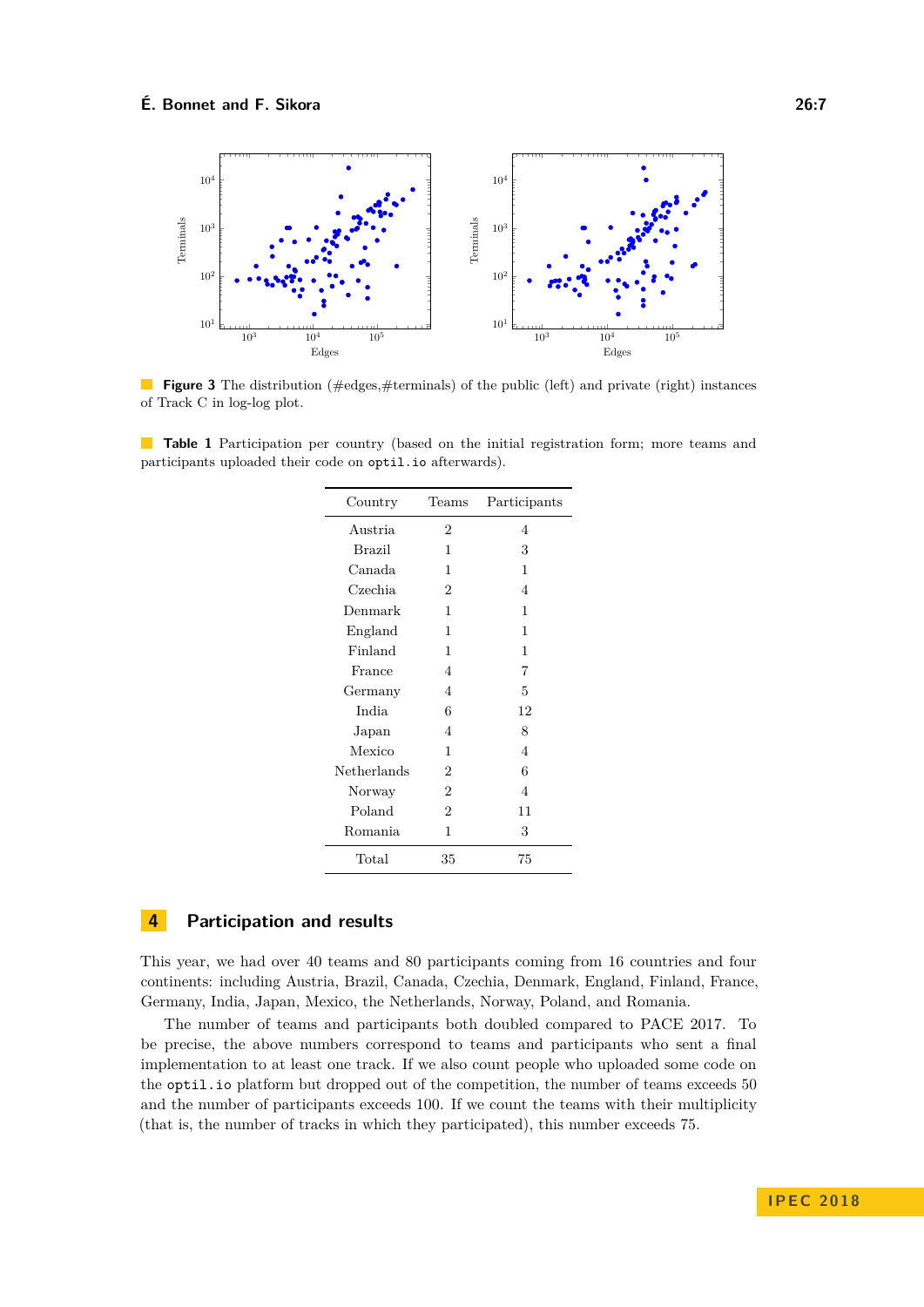## **4.1 Track A**

Yoichi Iwata and Takuto Shigemura won this track by solving 95 private instances. Their algorithm builds upon the dynamic programming of Erickson-Monma-Veinott (EMV). A technical lemma permitted them to prune a lot of entries in the DP table. This happens to also solve instances with small treewidth even when the number of terminals is relatively large.

Krzysztof Maziarz and Adam Polak got the second place by preprocessing and improving Dreyfus-Wagner (DW) with the heuristic ideas presented by Hougardy et al. [\[29\]](#page-13-11). The latter consists of running a shortest path algorithm (Dijkstra, A<sup>∗</sup> , etc.) in the partial solutions in order to prune the search space.

Koch and Rehfeldt took the third place with their program SCIP-Jack which has three main components. First, known and new reduction methods simplify the instance. Secondly, a set of heuristics provides upper and lower bounds. Finally, a reduction (of many variants) to the directed Steiner tree problem is performed and the core of the algorithm is a branchand-cut approach using the MIP-solver SCIP (developed by a superset of this team).

At the fourth place, albeit still very close to the first place, solving 92 instances, Andre Schidler, Johannes Fichte, and Markus Hecher used reduction rules presented by Rehfeldt [\[37\]](#page-14-10), including the so-called *dual ascent* and the improved DW by Hougardy et al. [\[29\]](#page-13-11).

All the other teams implemented some refinements of DW or EMV.

- **1st place, 450 €:** Yoichi Iwata and Takuto Shigemura (team wata&sigma from Japanese National Institute of Informatics and University of Tokyo) solved 95 out of 100 instances [github.com/wata-orz/steiner\\_tree](https://github.com/wata-orz/steiner_tree)
- **2nd place, 350 €:** Krzysztof Maziarz and Adam Polak (team Jagiellonian from Jagiellonian University) solved 94 out of 100 instances <https://bitbucket.org/krismaz/pace2018>
- **3rd place, 300 €:** Thorsten Koch and Daniel Rehfeldt (team reko from Zuse Institute  $\sim$ Berlin and TU Berlin) solved 93 out of 100 instances [github.com/dRehfeldt/scipjack/](https://github.com/dRehfeldt/scipjack/)
- 4th place, 225 €: Andre Schidler, Johannes Fichte, and Markus Hecher (team TUW from TU Vienna) solved 92 out of 100 instances [github.com/ASchidler/pace17/](https://github.com/ASchidler/pace17/)
- **5th place:** Krzysztof Kiljan, Dominik Klemba, Marcin Mucha, Wojciech Nadara, Marcin m. Pilipczuk, Mateusz Radecki, and Michał Ziobro (team UWarsaw from University of Warsaw and Jagiellonian University) solved 67 out of 100 instances

[https://bitbucket.org/marcin\\_pilipczuk/pace2018-steiner-tree](https://bitbucket.org/marcin_pilipczuk/pace2018-steiner-tree)

**6th place:** Suhas Thejaswi (team Noname from Aalto University) solved 66 out of 100 instances

[github.com/suhastheju/pace-2018-exact](https://github.com/suhastheju/pace-2018-exact)

- **6th place:** Peter Mitura and Ondřej Suchý (team FIT CTU in Prague from the Czech  $\mathcal{L}_{\mathcal{A}}$ Technical University) solved 66 out of 100 instances [github.com/PMitura/pace2018](https://github.com/PMitura/pace2018)
- **6th place:** Johannes Varga (team johannes from TU Vienna) solved 66 out of 100 instances

[github.com/josshy/st-tree](https://github.com/josshy/st-tree)

**9th place:** Saket Saurabh, P. S. Srinivasan, and Prafullkumar Tale (team SSPSPT from the Institute Of Mathematical Sciences, HBNI, Chennai and the International Institute of Information Technology, Bangalore) solved 48 out of 100 instances [github.com/pptale/PACE18](https://github.com/pptale/PACE18)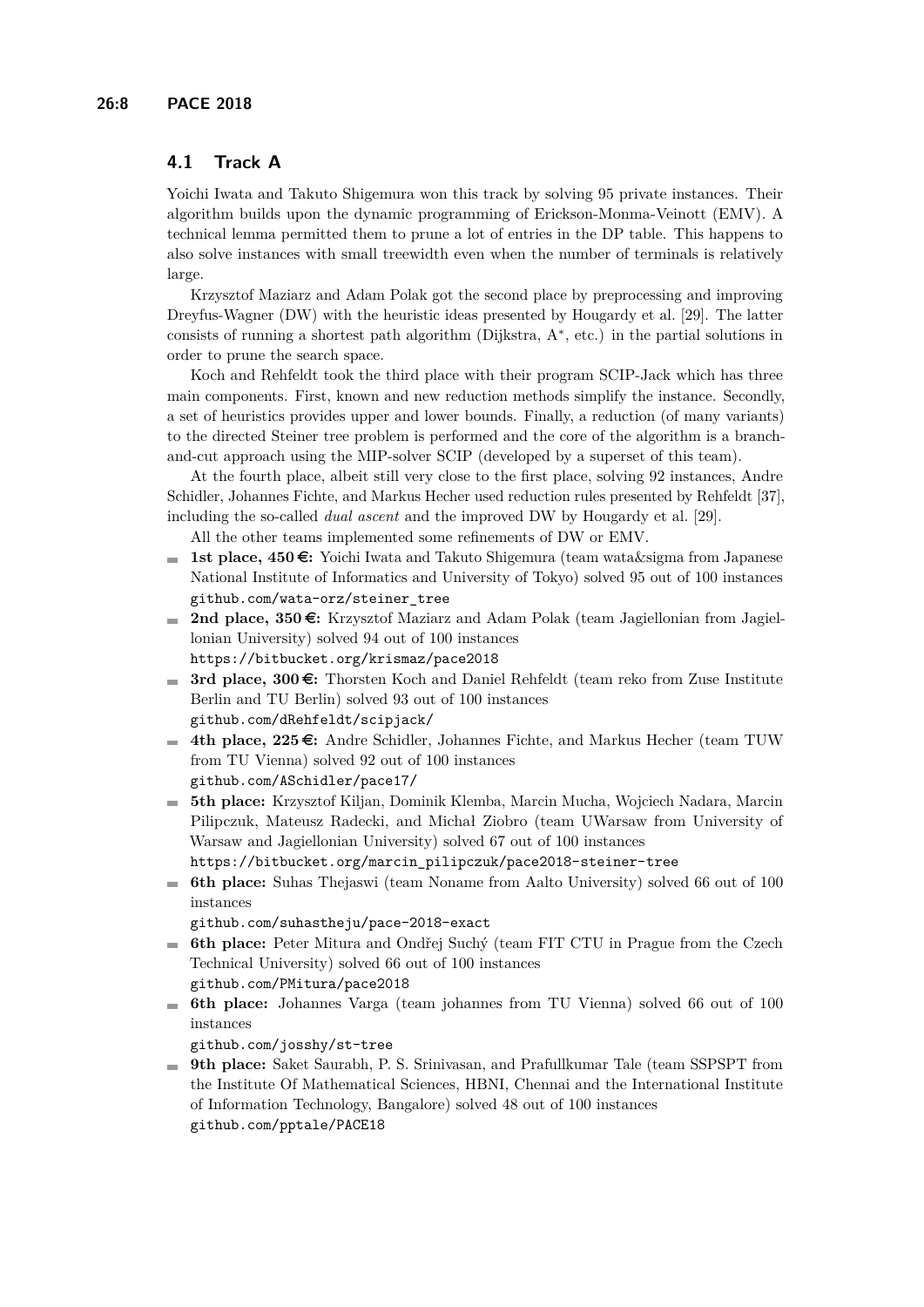- **10th place:** Sharat Ibrahimpur (team the65thbit from University of Waterloo) solved 69 out of 100 instances but was incorrect on 1 instance [github.com/sharat1105/PACE2018](https://github.com/sharat1105/PACE2018)
- **11th place:** S. Vaishali and Rathna Subramanian (team PCCoders from PSG College of Technology, Coimbatore) solved 14 out of 100 instances but was incorrect on several instances

[github.com/ammuv/PACE-2018-](https://github.com/ammuv/PACE-2018-)

**12th place:** R. Vijayaragunathan, N. S. Narayanaswamy, and Rajesh Pandian M. (team Resilience from TCS Lab, Indian Institute of Technology, Madras) solved 9 instances but was incorrect on several instances [github.com/mrprajesh/pace2018](https://github.com/mrprajesh/pace2018)

One can see two well-defined clusters (90-95 and 65-70). The implementation at 10th place would have led the second cluster, if not for a small bug that showed only on one private instance.

## **4.2 Track B**

In this track with low treewidth, the developers of SCIP-Jack, Thorsten Koch and Daniel Rehfeldt, took the first place by solving 92 of the 100 instances in the private set. They do not directly exploit the tree-decomposition given in input, but it is likely that the low treewidth indirectly translates into higher efficiency of their preprocessing, heuristics, and/or branch-and-cut. Otherwise, it is hard to explain how the same program, discarding the tree-decomposition, won Track B by solving 15 more instances than the winner of Track A (where they finished third).

At the second place, Yoichi Iwata and Takuto Shigemura implemented the standard *O*<sup>∗</sup>(*w*<sup>*w*</sup>) dynamic programming on the tree-decomposition. When the treewidth becomes too large, they switch to their improved EMV algorithm. They observe that their algorithm for Track A performs well when the treewidth is low since the existence of small separators prunes a lot of entries in the DP table.

Completing the podium, Tom van der Zanden added to the rank-based approach a handful of nice observations, crediting some of them to Luuk van der Graaff's master thesis [\[28\]](#page-13-12). This results in the only program of the competition solving all the instances with treewidth at most 15. In particular, this implementation is the only one to solve instance 39 of the private set, which has 5K+ vertices, 20K+ edges, 2.4K+ terminals, and treewidth 11.

- **1st place,**  $450 \epsilon$ **:** Thorsten Koch and Daniel Rehfeldt (team reko from Zuse Institute Berlin and TU Berlin) solved 92 out of 100 instances [github.com/dRehfeldt/scipjack/](https://github.com/dRehfeldt/scipjack/)
- 2nd place, 350 €: Yoichi Iwata and Takuto Shigemura (team wata & sigma from the Japanese National Institute of Informatics and the University of Tokyo) solved 77 out of 100 instances

[github.com/wata-orz/steiner\\_tree](https://github.com/wata-orz/steiner_tree)

**3rd place, 300** $\epsilon$ **:** Tom van der Zanden (team Tom from Utrecht University) solved 58 out of 100 instances

[github.com/TomvdZanden/SteinerTreeTW](https://github.com/TomvdZanden/SteinerTreeTW)

**4th place:** Peter Mitura and Ondřej Suchý (team FIT CTU in Prague from the Czech Technical University) solved 52 out of 100 instances [github.com/PMitura/pace2018](https://github.com/PMitura/pace2018)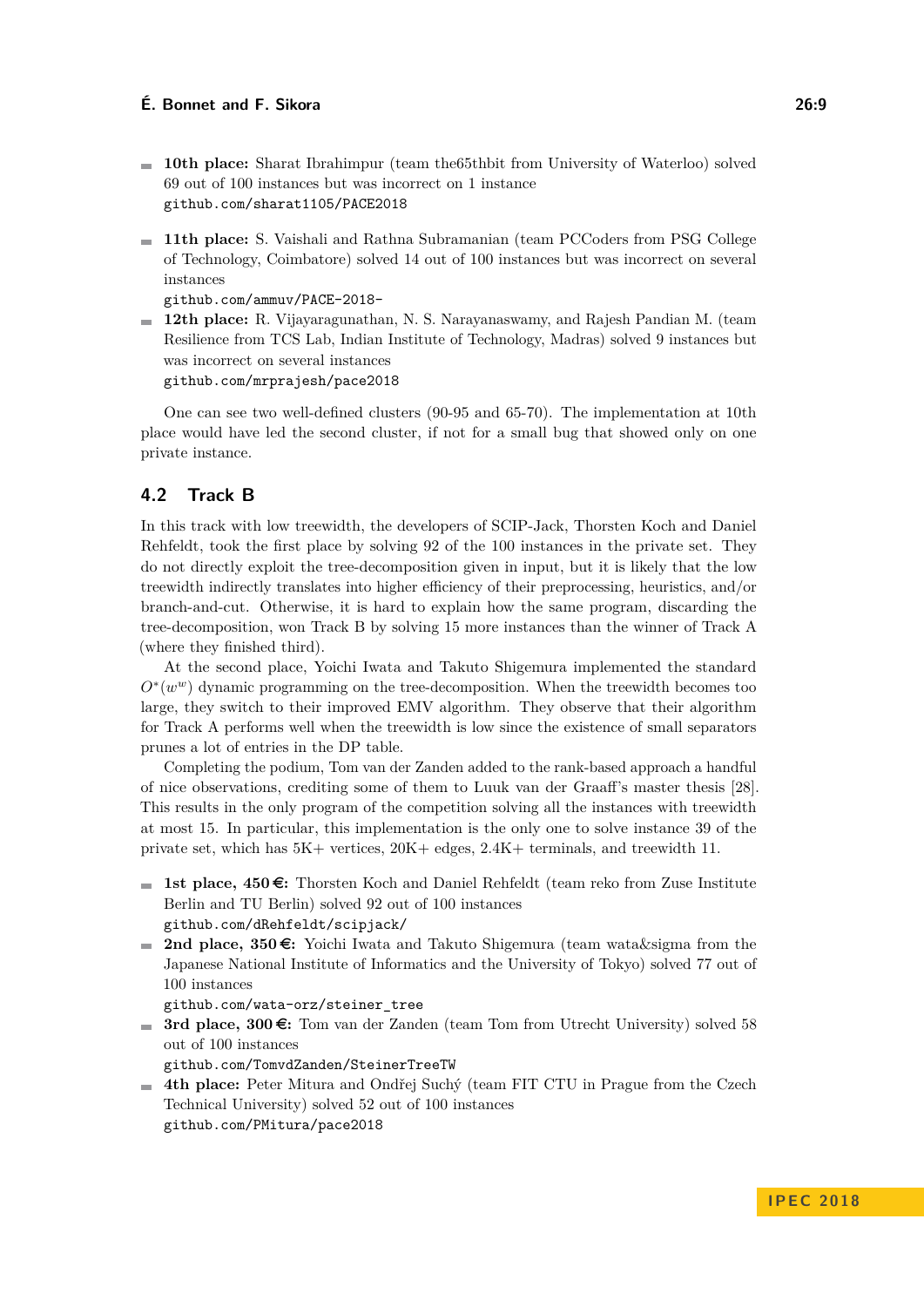<span id="page-9-0"></span>**Table 2** For each team: *score* is the number of private instances solved, *treewidth approach*, the treewidth-based algorithm used, if any, *first unsolved*, the number of the first unsolved private instance (we recall that the instances of Track B were sorted lexicographically by increasing (*w, e*)) and the corresponding value of the treewidth, *switching to DW-like*, if the treewidth approach is substituted to a terminal-based algorithm (DW = Dreyfus-Wagner algorithm, EMV = Erickson-Monma-Veinott algorithm), and *criterion to switch* what is the test to switch to such an algorithm.

| Team              | score | treewidth approach       | first unsolved | switching to DW-like | criterion to switch                  |
|-------------------|-------|--------------------------|----------------|----------------------|--------------------------------------|
| reko              | 92    | no                       | $26, w = 9$    | no                   |                                      |
| wata sigma        | 77    | $w^w$ DP                 | $26, w = 9$    | EMV                  | $w > 10$ or $(w > 8$ and $t < 300$ ) |
| Tom               | 58    | $2^{O(w)}$ rank-based    | 54, $w = 16$   | <b>EMV</b>           | $3^t < 5^w$                          |
| FIT CTU in Prague | 52    | $2^{O(w)}$ rank-based    | 39, $w = 11$   | no                   |                                      |
| yasu              | 52    | $2^{O(w)}$ rank-based    | 13, $w = 7$    | DW                   | w > 15                               |
| fujiyoshi         | 49    | $2^{O(w)}$ rank-based    | 39. $w = 11$   | no                   |                                      |
| UWarsaw           | 33    | $2^{O(w)}$<br>rank-based | $32, w = 10$   | no                   | $\overline{\phantom{a}}$             |
| lapo              | 33    | $2^{O(w)}$<br>rank-based | 13, $w = 7$    | no                   | $\overline{\phantom{a}}$             |

**4th place:** Yasuaki Kobayashi (team Yasu from Kyoto University) solved 52 out of 100  $\equiv$ instances

[https://bitbucket.org/yasu0207/steiner\\_tree](https://bitbucket.org/yasu0207/steiner_tree)

**6th place:** Akio Fujiyoshi (team CBGfinder from Ibaraki University) solved 49 out of 100 instances

[github.com/akio-fujiyoshi/CBGfinder\\_for\\_steiner\\_tree\\_problem](https://github.com/akio-fujiyoshi/CBGfinder_for_steiner_tree_problem)

**7th place:** Krzysztof Kiljan, Dominik Klemba, Marcin Mucha, Wojciech Nadara, Marcin Pilipczuk, Mateusz Radecki, and Michał Ziobro (team UWarsaw from University of Warsaw and Jagiellonian University) solved 33 out of 100 instances

[https://bitbucket.org/marcin\\_pilipczuk/pace2018-steiner-tree](https://bitbucket.org/marcin_pilipczuk/pace2018-steiner-tree)

**7th place:** Dilson Guimarães, Guilherme Gomes, João Gonçalves, and Vinícius dos m. Santos (team lapo from LAPO-UFMG) solved 33 out of 100 instances [github.com/dilsonguim/pace2018](https://github.com/dilsonguim/pace2018)

The rest of the teams implemented the rank-based approach of Bodlaender et al. [\[8\]](#page-12-9) as the main or secondary component. At the shared fourth place, Peter Mitura and Ondřej Suchý (FIT CTU in Prague)'s implementation is the fastest of the competition on average, while Yasuaki Kobayashi's program also switches to a terminal-based approach when the treewidth becomes too large. Table [2](#page-9-0) summarizes the approach used by all the teams.

Since the instances were edge-weighted, no submission tried to use the Cut&Count technique. It would be interesting to compare the speed of the rank-based and the Cut&Count techniques on unweighted instances of relatively low treewidth. Another direction would be to make Cut&Count work on edge-weighted instances, in practice and/or in theory.

# **4.3 Track C**

This track attracted the most participants. Regarding the instance sizes, it should be observed that a naive implementation (without preprocessing) of the 2-approximation algorithm does not finish within the time limit. The contributions use either meta-heuristics (an evolutionary algorithm for the winning team, iterated local-search with noising for the third team, simulated annealing, etc.), or start from some solution (a spanning tree, an arbitrary feasible solution, or a 2-approximation) and then improve it with local search. Radek Hušek and teammates (Team Tarken) used a parameterized approximation approach [\[18\]](#page-13-13).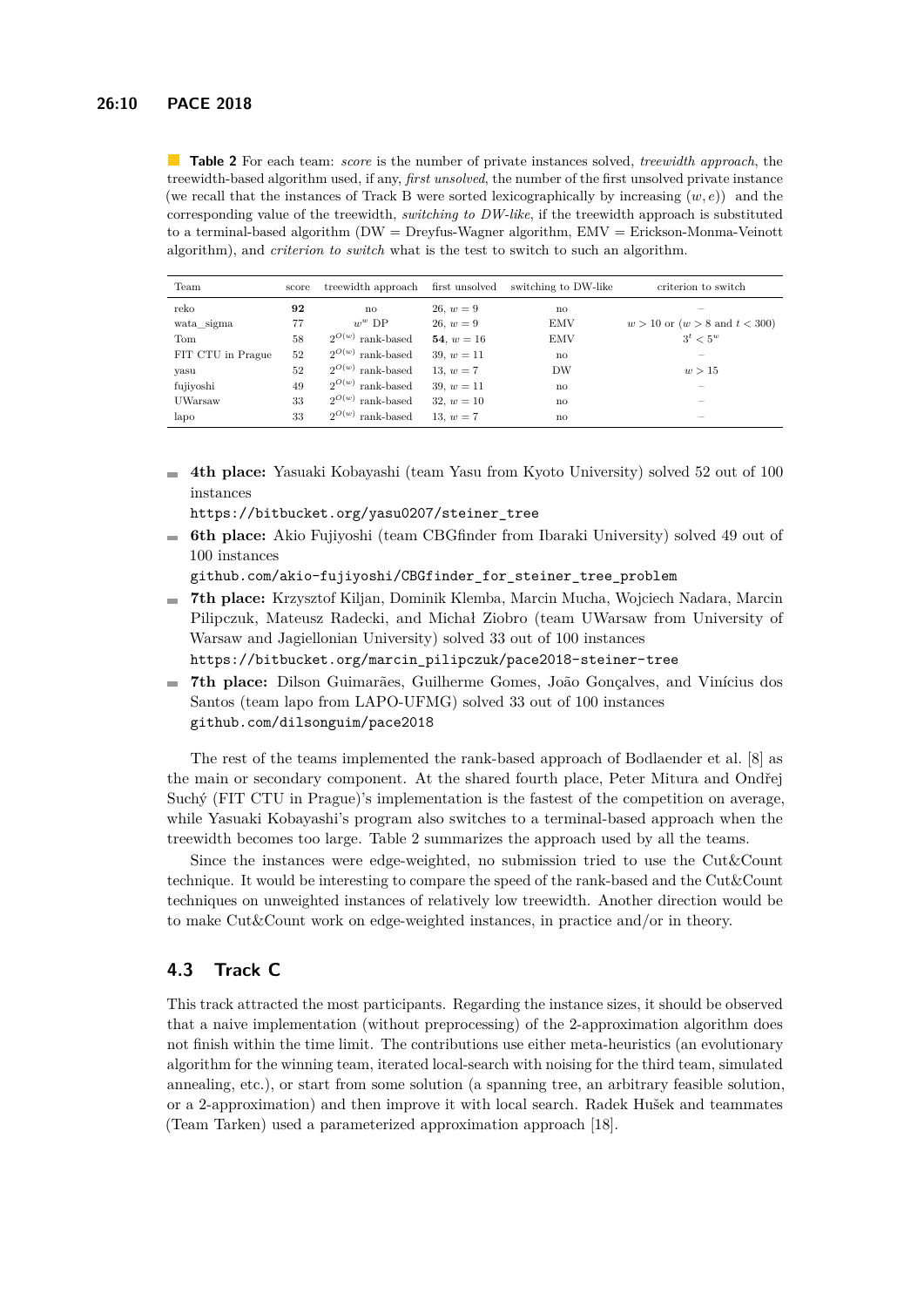- 1st place, 450 €: Emmanuel Romero Ruiz, Emmanuel Antonio Cuevas, Irwin Enrique Villalobos López, and Carlos Segura González (CIMAT Team from the Center for Research in Mathematics, Guanajuato) got an average ratio of 99.93/100 [github.com/HeathcliffAC/SteinerTreeProblem](https://github.com/HeathcliffAC/SteinerTreeProblem)
- 2nd place, 350 €: Thorsten Koch and Daniel Rehfeldt (team reko from Zuse Institute Berlin and TU Berlin) got an average ratio of 99.85/100 [github.com/dRehfeldt/scipjack/](https://github.com/dRehfeldt/scipjack/)
- **3rd place, 300** $\epsilon$ **:** Martin Josef Geiger (team MJG from HSU Hamburg) [\[26\]](#page-13-14) got an average ratio of 99.80/100

<https://data.mendeley.com/datasets/yf9vpkgwdr/1>

**■ 4th place, 225 €:** Radek Hušek, Tomáš Toufar, Dušan Knop, Tomáš Masařík, and Eduard Eiben (team CUiB from Charles University, Prague and University of Bergen) got an average ratio of 99.72/100

[github.com/goderik01/PACE2018](https://github.com/goderik01/PACE2018)

- **5th place:** Emmanuel Arrighi and Mateus de Oliveira Oliveira (team Gardeners from ENS Cachan and University of Bergen) got an average ratio of 98.93/100 [github.com/SteinerGardeners/TrackC-Version1](https://github.com/SteinerGardeners/TrackC-Version1)
- **6th place:** Krzysztof Kiljan, Dominik Klemba, Marcin Mucha, Wojciech Nadara, Marcin Pilipczuk, Mateusz Radecki, and Michał Ziobro (team UWarsaw from University of Warsaw and Jagiellonian University) got an average ratio of 98.27/100
	- [https://bitbucket.org/marcin\\_pilipczuk/pace2018-steiner-tree](https://bitbucket.org/marcin_pilipczuk/pace2018-steiner-tree)
- **7th place:** Stéphane Grandcolas (team SGLS from LIS Marseille) got an average ratio of 97.54/100
	- <http://www.dil.univ-mrs.fr/~gcolas/sgls.c>
- **8th place:** Max Hort, Marciano Geijselaers, Joshua Scheidt, Pit Schneider, and Tahmina Begum (team JMMPT from the Department of Data Science and Knowledge Engineering, Maastricht University) got an average ratio of 97.15/100 [github.com/maxhort/Pacechallenge-TrackC/](https://github.com/maxhort/Pacechallenge-TrackC/)
- **9th place:** Dimitri Watel and Marc-Antoine Weisser (team DoubleDoubleU from SAMOVAR-ENSIIE and LRI-Centrale-Supelec) got an average ratio of 96.92/100 [github.com/mouton5000/PACE2018/](https://github.com/mouton5000/PACE2018/)
- **10th place:** R. Vijayaragunathan, N. S. Narayanaswamy, and Rajesh Pandian M. (team Resilience from TCS Lab and the Indian Institute of Technology Madras) got an average ratio of 94.57/100
	- [github.com/mrprajesh/pace2018](https://github.com/mrprajesh/pace2018)
- **11th place:** Sharat Ibrahimpur (team the65thbit from University of Waterloo) got an average ratio of 94.37/100

[github.com/sharat1105/PACE2018](https://github.com/sharat1105/PACE2018)

- **12th place:** Saket Saurabh, P. S. Srinivasan, and Prafullkumar Tale (team SSPSPT from the Institute Of Mathematical Sciences, HBNI, Chennai and the International Institute of Information Technology, Bangalore) got an average ratio of 82.61/100 [github.com/pptale/PACE18](https://github.com/pptale/PACE18)
- **13th place:** Harumi Haraguchi, Hiroshi Arai, Shiyougo Akiyama, and Masaki Kubonoya (team Haraguchi laboratory from Ibaraki University) got an average ratio of 80.73/100 [github.com/Harulabo/pace2018](https://github.com/Harulabo/pace2018)

Eleven more teams participated in this track but did not finalize their submission by sharing a link to their code. Table [3](#page-11-2) shows that the second team (reko) was more often the one reporting a best solution. However, the first team (CIMAT Team) was more consistently very close to those best solutions.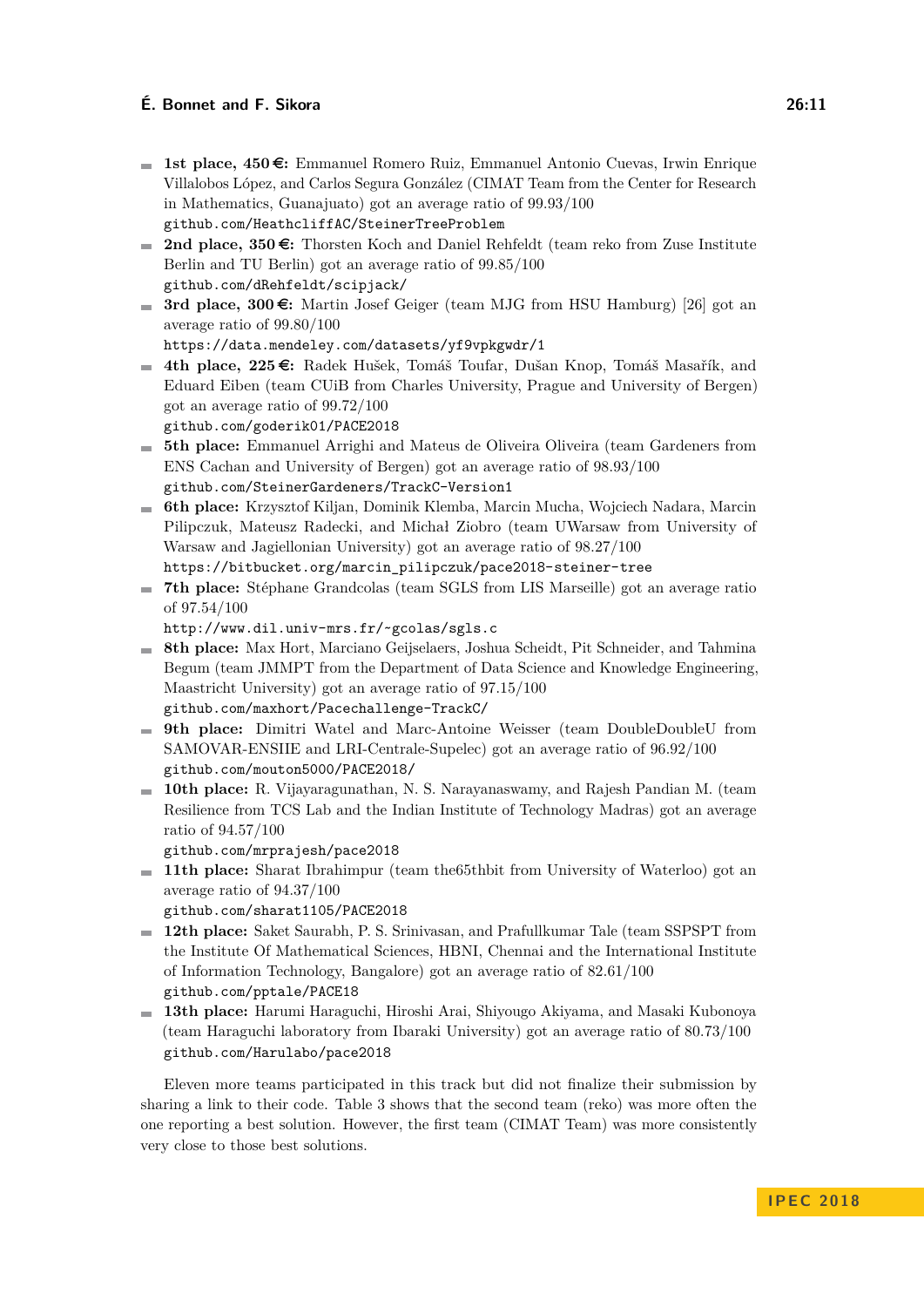| Team name  | Cumul. ratio | $#$ Best | $\# \leqslant 0.1\%$ | $\#\leqslant0.5\%$ | $\#\leqslant 1\%$ | $\#\leqslant 2\%$ | $\#\leqslant 3\%$ |
|------------|--------------|----------|----------------------|--------------------|-------------------|-------------------|-------------------|
| CIMAT Team | 99.93        | 34       | 49                   | 95                 | 100               | 100               | 100               |
| reko       | 99.85        | 78       | 81                   | 88                 | 93                | 99                | 100               |
| MJG        | 99.80        | 24       | 58                   | 87                 | 95                | 98                | 100               |
| CUiB       | 99.72        | 19       | 48                   | 82                 | 89                | 97                | 100               |

<span id="page-11-2"></span>**Table 3** For the first four teams: their final score, how many times they computed the best solution, and how many times their solution is *x*% close to the best solution, on the private set.

# **5 PACE organization**

In September 2018, the PACE 2018 Program Committee transferred to the Steering Committee. The Steering Committee and the PACE 2018 Program Committee are as follows.

| Edouard Bonnet            | ENS Lyon                           |  |  |
|---------------------------|------------------------------------|--|--|
| Holger Dell               | Saarland Informatics Campus        |  |  |
| Thore Husfeldt            | ITU Copenhagen & Lund University   |  |  |
| Bart M. P. Jansen (chair) | Eindhoven University of Technology |  |  |
| Petteri Kaski             | Aalto University                   |  |  |
| Christian Komusiewicz     | Philipps-Universität Marburg       |  |  |
| Frances A. Rosamond       | University of Bergen               |  |  |
| Florian Sikora            | Paris-Dauphine University          |  |  |
|                           |                                    |  |  |
|                           | ENS Lyon                           |  |  |
| Florian Sikora            | Paris-Dauphine University          |  |  |
|                           | Edouard Bonnet                     |  |  |

The Program Committee of PACE 2019 will be chaired by Johannes Fichte (TU Dresden) and Markus Hecher (TU Vienna).

## **6 Conclusion**

We thank all the participants for their enthusiasm and look forward to the next PACE. We are particularly happy that this edition attracted many people outside the parameterized complexity community, and wish that this will continue for the future editions.

We welcome anyone who is interested to add their name to the mailing list on the website [\[36\]](#page-14-11) to receive PACE updates and join the discussion. In particular, plans for PACE 2019 will be posted there.

#### **References**

- <span id="page-11-0"></span>**1** Michael Abseher, Nysret Musliu, and Stefan Woltran. htd - A Free, Open-Source Framework for (Customized) Tree Decompositions and Beyond. In Domenico Salvagnin and Michele Lombardi, editors, *Proceedings of the 14th International Conference on Integration of AI and OR Techniques in Constraint Programming (CPAIOR '17)*, volume 10335 of *Lecture Notes in Computer Science*, pages 376–386. Springer, 2017. [doi:10.1007/](http://dx.doi.org/10.1007/978-3-319-59776-8_30) [978-3-319-59776-8\\_30](http://dx.doi.org/10.1007/978-3-319-59776-8_30).
- <span id="page-11-1"></span>**2** Max Bannach and Sebastian Berndt. Practical Access to Dynamic Programming on Tree Decompositions. In *26th Annual European Symposium on Algorithms, ESA 2018, August 20-22, 2018, Helsinki, Finland*, pages 6:1–6:13, 2018. [doi:10.4230/LIPIcs.ESA.2018.6](http://dx.doi.org/10.4230/LIPIcs.ESA.2018.6).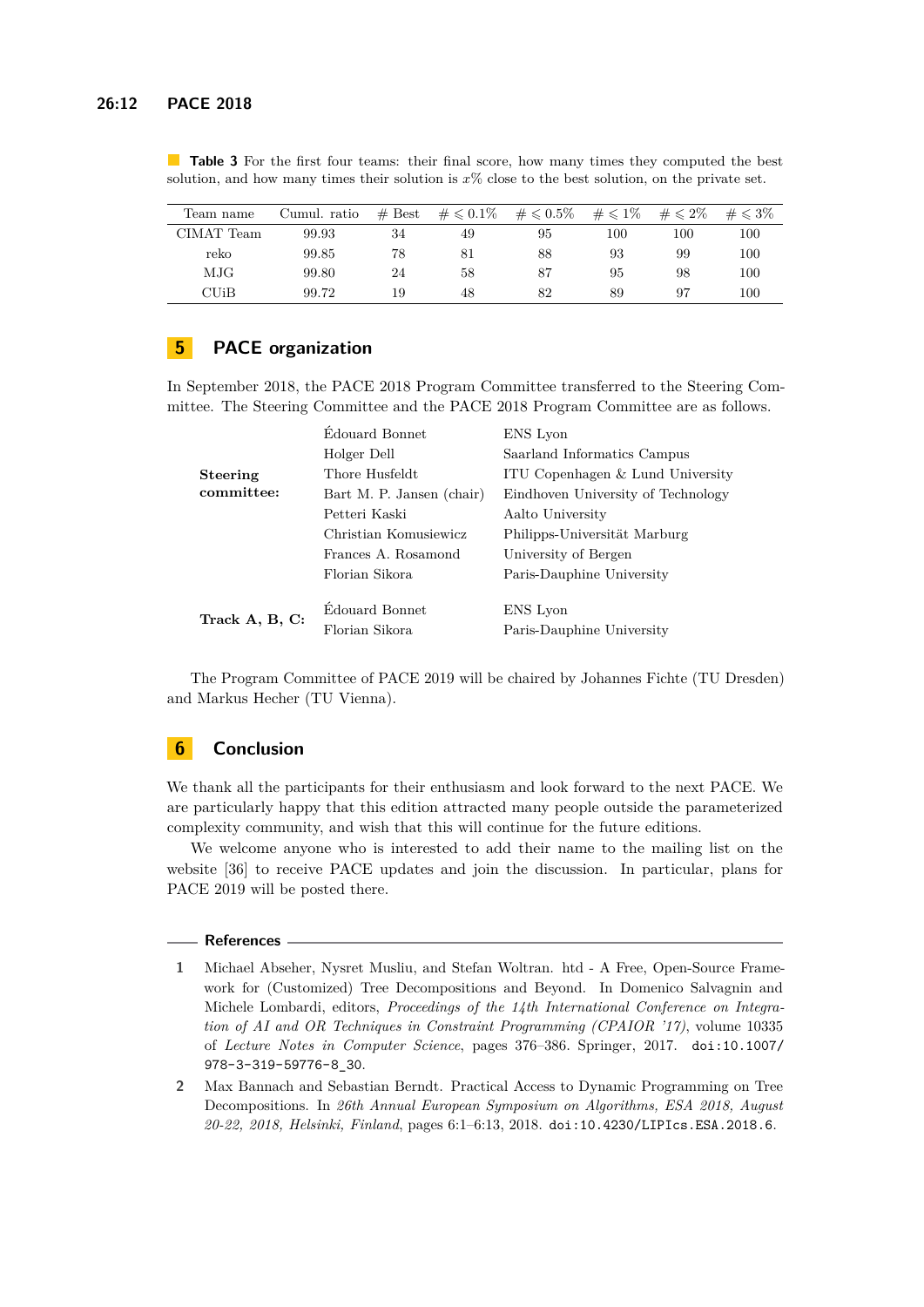- <span id="page-12-1"></span>**3** Max Bannach, Sebastian Berndt, and Thorsten Ehlers. Jdrasil: A Modular Library for Computing Tree Decompositions. In Costas S. Iliopoulos, Solon P. Pissis, Simon J. Puglisi, and Rajeev Raman, editors, *Proceedings of the 16th International Symposium on Experimental Algorithms (SEA 2017)*, volume 75 of *Leibniz International Proceedings in Informatics (LIPIcs)*, pages 28:1–28:21, Dagstuhl, Germany, 2017. [doi:10.4230/LIPIcs.SEA.2017.28](http://dx.doi.org/10.4230/LIPIcs.SEA.2017.28).
- <span id="page-12-5"></span>**4** Max Bannach, Sebastian Berndt, Thorsten Ehlers, and Dirk Nowotka. SAT-encodings of tree decompositions. *SAT COMPETITION 2018*, page 72, 2018.
- <span id="page-12-3"></span>**5** Sebastian Berndt. Computing Tree Width: From Theory to Practice and Back. In *Conference on Computability in Europe*, pages 81–88. Springer, 2018.
- <span id="page-12-7"></span>**6** Andreas Björklund, Thore Husfeldt, Petteri Kaski, and Mikko Koivisto. Fourier meets möbius: fast subset convolution. In *Proceedings of the 39th Annual ACM Symposium on Theory of Computing, San Diego, California, USA, June 11-13, 2007*, pages 67–74, 2007. [doi:10.1145/1250790.1250801](http://dx.doi.org/10.1145/1250790.1250801).
- <span id="page-12-4"></span>**7** Johannes Blum and Sabine Storandt. Computation and Growth of Road Network Dimensions. In *International Computing and Combinatorics Conference*, pages 230–241. Springer, 2018.
- <span id="page-12-9"></span>**8** Hans L. Bodlaender, Marek Cygan, Stefan Kratsch, and Jesper Nederlof. Deterministic single exponential time algorithms for connectivity problems parameterized by treewidth. *Inf. Comput.*, 243:86–111, 2015. [doi:10.1016/j.ic.2014.12.008](http://dx.doi.org/10.1016/j.ic.2014.12.008).
- <span id="page-12-12"></span>**9** Jarosław Byrka, Fabrizio Grandoni, Thomas Rothvoß, and Laura Sanità. Steiner tree approximation via iterative randomized rounding. *J. ACM*, 60(1):6:1–6:33, 2013. [doi:](http://dx.doi.org/10.1145/2432622.2432628) [10.1145/2432622.2432628](http://dx.doi.org/10.1145/2432622.2432628).
- <span id="page-12-13"></span>**10** Miroslav Chlebík and Janka Chlebíková. The Steiner tree problem on graphs: Inapproximability results. *Theor. Comput. Sci.*, 406(3):207–214, 2008. [doi:10.1016/j.tcs.2008.06.](http://dx.doi.org/10.1016/j.tcs.2008.06.046) [046](http://dx.doi.org/10.1016/j.tcs.2008.06.046).
- <span id="page-12-10"></span>**11** Marek Cygan, Fedor V. Fomin, Łukasz Kowalik, Daniel Lokshtanov, Dániel Marx, Marcin Pilipczuk, Michał Pilipczuk, and Saket Saurabh. *Parameterized Algorithms*. Springer, 2015. [doi:10.1007/978-3-319-21275-3](http://dx.doi.org/10.1007/978-3-319-21275-3).
- <span id="page-12-8"></span>**12** Marek Cygan, Jesper Nederlof, Marcin Pilipczuk, Michał Pilipczuk, Johan M. M. van Rooij, and Jakub Onufry Wojtaszczyk. Solving Connectivity Problems Parameterized by Treewidth in Single Exponential Time. In *IEEE 52nd Annual Symposium on Foundations of Computer Science, FOCS 2011, Palm Springs, CA, USA, October 22-25, 2011*, pages 150–159, 2011. [doi:10.1109/FOCS.2011.23](http://dx.doi.org/10.1109/FOCS.2011.23).
- <span id="page-12-0"></span>**13** Holger Dell, Thore Husfeldt, Bart M. P. Jansen, Petteri Kaski, Christian Komusiewicz, and Frances A. Rosamond. The First Parameterized Algorithms and Computational Experiments Challenge. In Jiong Guo and Danny Hermelin, editors, *Proceedings of the 11th International Symposium on Parameterized and Exact Computation (IPEC 2016)*, volume 63 of *Leibniz International Proceedings in Informatics (LIPIcs)*, pages 30:1–30:9, Dagstuhl, Germany, 2017. [doi:10.4230/LIPIcs.IPEC.2016.30](http://dx.doi.org/10.4230/LIPIcs.IPEC.2016.30).
- <span id="page-12-2"></span>**14** Holger Dell, Christian Komusiewicz, Nimrod Talmon, and Mathias Weller. The PACE 2017 Parameterized Algorithms and Computational Experiments Challenge: The Second Iteration. In *12th International Symposium on Parameterized and Exact Computation, IPEC 2017, September 6-8, 2017, Vienna, Austria*, pages 30:1–30:12, 2017. [doi:10.4230/](http://dx.doi.org/10.4230/LIPIcs.IPEC.2017.30) [LIPIcs.IPEC.2017.30](http://dx.doi.org/10.4230/LIPIcs.IPEC.2017.30).
- <span id="page-12-11"></span>**15** Michael Dom, Daniel Lokshtanov, and Saket Saurabh. Kernelization Lower Bounds Through Colors and IDs. *ACM Trans. Algorithms*, 11(2):13:1–13:20, 2014. [doi:10.1145/](http://dx.doi.org/10.1145/2650261) [2650261](http://dx.doi.org/10.1145/2650261).
- <span id="page-12-6"></span>**16** Stuart E. Dreyfus and Robert A. Wagner. The Steiner problem in graphs. *Networks*, 1(3):195–207, 1971.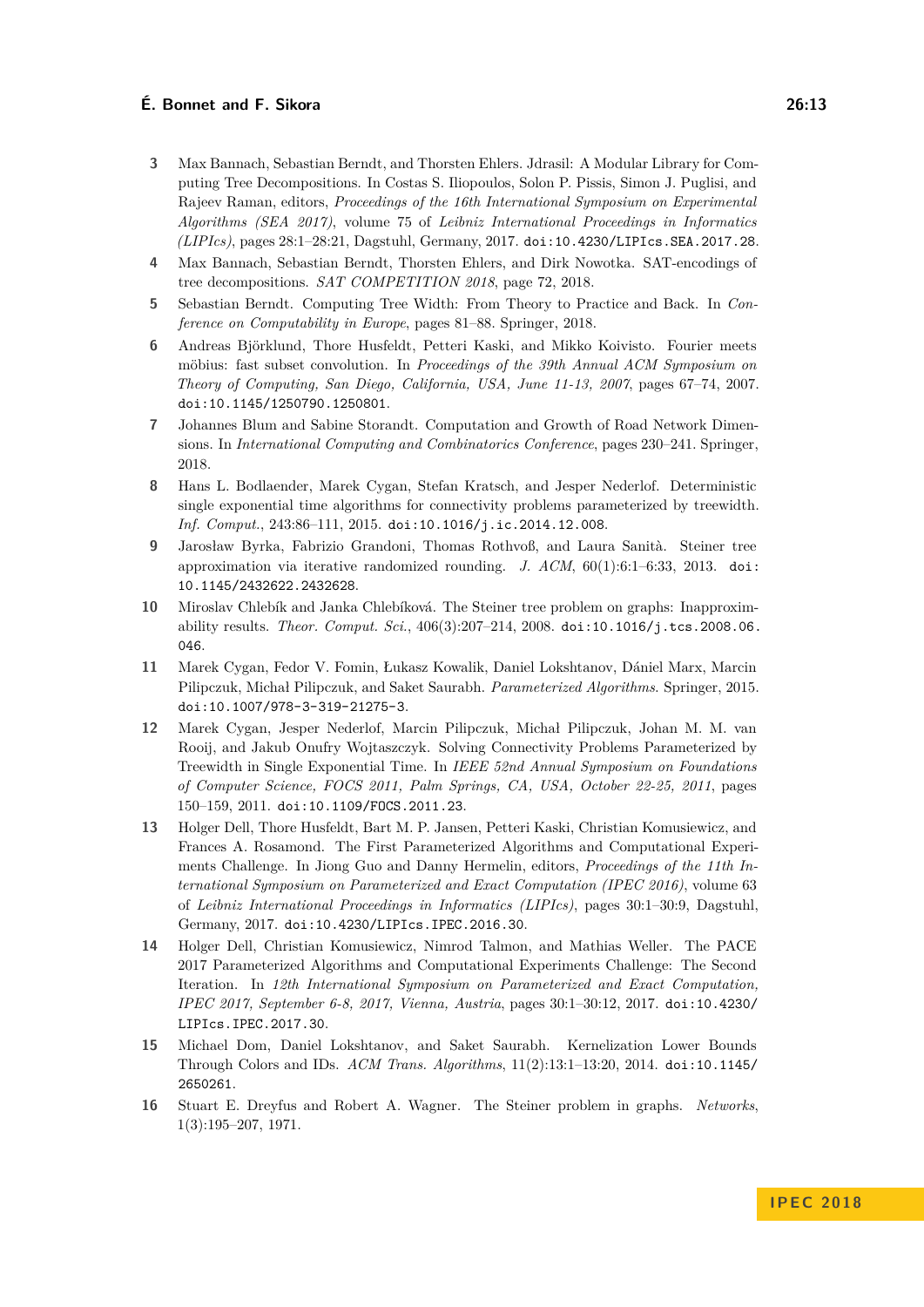- <span id="page-13-5"></span>**17** Eugene F. Dumitrescu, Allison L. Fisher, Timothy D. Goodrich, Travis S. Humble, Blair D. Sullivan, and Andrew L. Wright. Benchmarking treewidth as a practical component of tensor-network–based quantum simulation. *arXiv preprint arXiv:1807.04599*, 2018.
- <span id="page-13-13"></span>**18** Pavel Dvořák, Andreas Emil Feldmann, Dušan Knop, Tomáš Masařík, Tomáš Toufar, and Pavel Veselý. Parameterized Approximation Schemes for Steiner Trees with Small Number of Steiner Vertices. In Rolf Niedermeier and Brigitte Vallée, editors, *35th Symposium on Theoretical Aspects of Computer Science, STACS 2018, February 28 to March 3, 2018, Caen, France*, volume 96 of *LIPIcs*, pages 26:1–26:15. Schloss Dagstuhl - Leibniz-Zentrum fuer Informatik, 2018. [doi:10.4230/LIPIcs.STACS.2018.26](http://dx.doi.org/10.4230/LIPIcs.STACS.2018.26).
- <span id="page-13-8"></span>**19** Ranel E. Erickson, Clyde L. Monma, and Arthur F. Veinott Jr. Send-and-Split Method for Minimum-Concave-Cost Network Flows. *Math. Oper. Res.*, 12(4):634–664, 1987. [doi:](http://dx.doi.org/10.1287/moor.12.4.634) [10.1287/moor.12.4.634](http://dx.doi.org/10.1287/moor.12.4.634).
- <span id="page-13-4"></span>**20** Johannes K Fichte, Markus Hecher, Neha Lodha, and Stefan Szeider. An SMT Approach to Fractional Hypertree Width. *technical report*, 2018.
- <span id="page-13-0"></span>**21** Johannes Klaus Fichte, Markus Hecher, Michael Morak, and Stefan Woltran. Answer Set Solving with Bounded Treewidth Revisited. In Marcello Balduccini and Tomi Janhunen, editors, *Proceedings of 14th International Conference on Logic Programming and Nonmonotonic Reasoning - (LPNMR 2017)*, volume 10377 of *Lecture Notes in Computer Science*, pages 132–145. Springer, 2017. [doi:10.1007/978-3-319-61660-5\\_13](http://dx.doi.org/10.1007/978-3-319-61660-5_13).
- <span id="page-13-1"></span>**22** Johannes Klaus Fichte, Markus Hecher, Michael Morak, and Stefan Woltran. DynASP2.5: Dynamic programming on tree decompositions in action. In *Proceedings of the 12th International Symposium on Parameterized and Exact Computation (IPEC 2017)*, Leibniz International Proceedings in Informatics (LIPIcs), Dagstuhl, Germany, 2017. [doi:](http://dx.doi.org/10.4230/LIPIcs.IPEC.2017.17) [10.4230/LIPIcs.IPEC.2017.17](http://dx.doi.org/10.4230/LIPIcs.IPEC.2017.17).
- <span id="page-13-6"></span>**23** Johannes Klaus Fichte, Markus Hecher, Stefan Woltran, and Markus Zisser. Weighted Model Counting on the GPU by Exploiting Small Treewidth. In *26th Annual European Symposium on Algorithms, ESA 2018, August 20-22, 2018, Helsinki, Finland*, pages 28:1– 28:16, 2018. [doi:10.4230/LIPIcs.ESA.2018.28](http://dx.doi.org/10.4230/LIPIcs.ESA.2018.28).
- <span id="page-13-9"></span>**24** Bernhard Fuchs, Walter Kern, Daniel Mölle, Stefan Richter, Peter Rossmanith, and Xinhui Wang. Dynamic Programming for Minimum Steiner Trees. *Theory Comput. Syst.*, 41(3):493–500, 2007. [doi:10.1007/s00224-007-1324-4](http://dx.doi.org/10.1007/s00224-007-1324-4).
- <span id="page-13-2"></span>**25** Serge Gaspers, Joachim Gudmundsson, Mitchell Jones, Julián Mestre, and Stefan Rümmele. Turbocharging Treewidth Heuristics. In Jiong Guo and Danny Hermelin, editors, *Proceedings of the 11th International Symposium on Parameterized and Exact Computation (IPEC 2016)*, volume 63 of *Leibniz International Proceedings in Informatics (LIPIcs)*, pages 13:1– 13:13, Dagstuhl, Germany, 2017. [doi:10.4230/LIPIcs.IPEC.2016.13](http://dx.doi.org/10.4230/LIPIcs.IPEC.2016.13).
- <span id="page-13-14"></span>**26** Martin Josef Geiger. Implementation of a Metaheuristic for the Steiner Tree Problem in Graphs. Mendeley Data. v1. [doi:10.17632/yf9vpkgwdr.1](http://dx.doi.org/10.17632/yf9vpkgwdr.1).
- <span id="page-13-10"></span>**27** Edgar N. Gilbert and Henry O. Pollak. Steiner minimal trees. *SIAM Journal on Applied Mathematics*, 16(1):1–29, 1968.
- <span id="page-13-12"></span>**28** L.W. van der Graaff. Dynamic programming on Nice Tree Decompositions. Master's thesis, Utrecht University, 2015. URL: <https://dspace.library.uu.nl/handle/1874/309652>.
- <span id="page-13-11"></span>**29** Stefan Hougardy, Jannik Silvanus, and Jens Vygen. Dijkstra meets Steiner: A fast exact goal-oriented Steiner tree algorithm. *Math. Program. Comput.*, 9(2):135–202, 2017. [doi:](http://dx.doi.org/10.1007/s12532-016-0110-1) [10.1007/s12532-016-0110-1](http://dx.doi.org/10.1007/s12532-016-0110-1).
- <span id="page-13-7"></span>**30** Frank K. Hwang, Dana S. Richards, and Pawel Winter. *The Steiner tree problem*, volume 53. Elsevier, 1992.
- <span id="page-13-3"></span>**31** Yoichi Iwata. Linear-Time Kernelization for Feedback Vertex Set. In Ioannis Chatzigiannakis, Piotr Indyk, Fabian Kuhn, and Anca Muscholl, editors, *Proceedings of the 44th International Colloquium on Automata, Languages, and Programming (ICALP 2017)*,